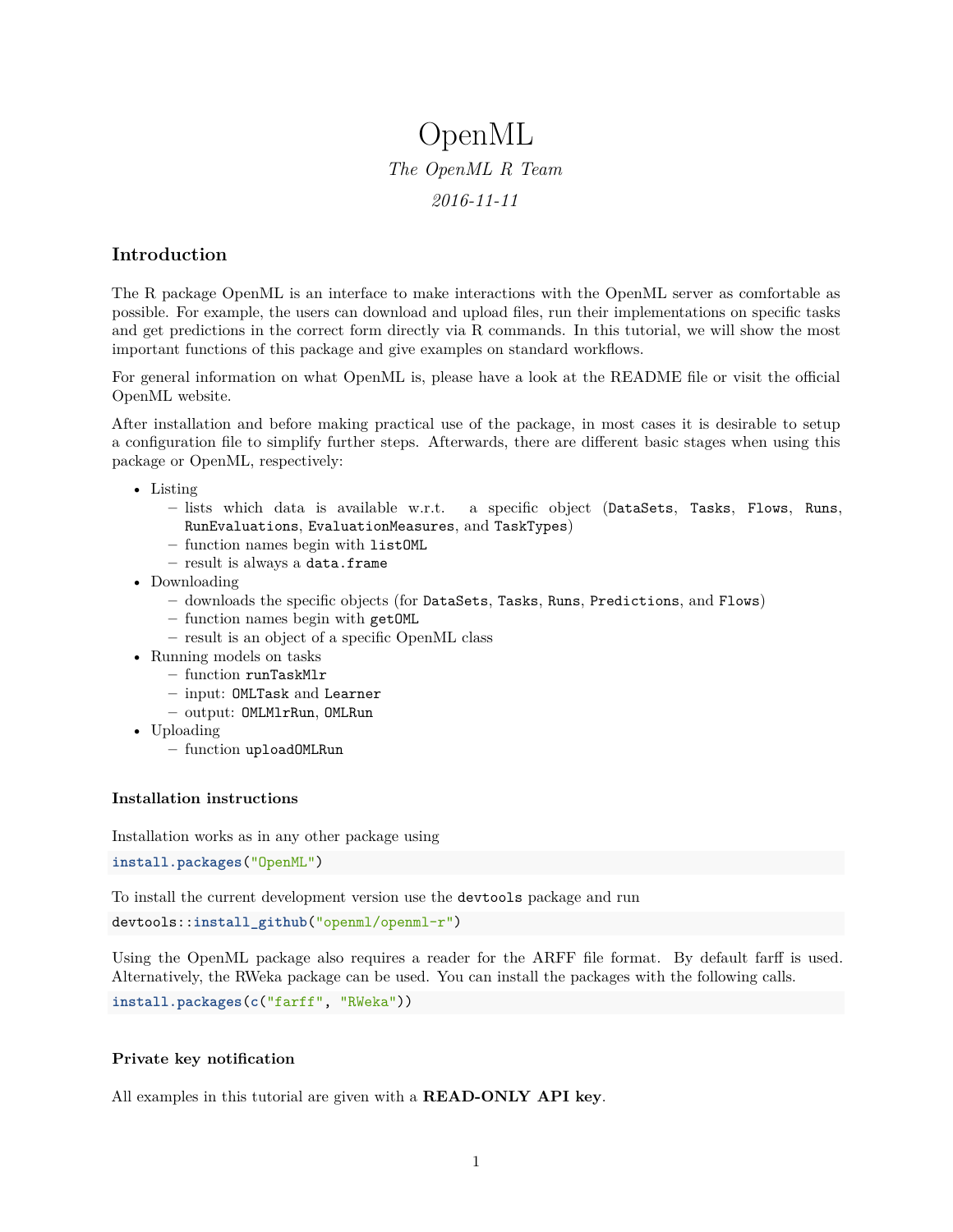With this key you can **read** all the information from the server but not **write** data sets, tasks, flows, and runs to the server. This key allows to emulate uploading to the server but doesn't allow to really store data. If one wants to write data to a server, one has to **get a personal API key**. The process of how to obtain a key is shown in the [configuration section.](#page-2-0)

**Important: Please do not write meaningless data to the server such as copies of already existing data sets, tasks, or runs (such as the ones from this tutorial)! One instance of the Iris data set should be enough for everyone. :D**

#### **Basic example**

##

In this paragraph you can find an example on how to download a task from the server, print some information about it to the console, and produce a run which is then uploaded to the server. For detailed information on OpenML terminology (task, run, etc.) see the [OpenML guide.](http://www.openml.org/guide)

```
library("OpenML")
## temporarily set API key to read only key
setOMLConfig(apikey = "c1994bdb7ecb3c6f3c8f3b35f4b47f1f", server = "http://test.openml.org/api/v1")
```

```
## OpenML configuration:
## server : http://test.openml.org/api/v1
## cachedir : L:\GitRepository\openml-r/tests/cache
## verbosity : 0
## arff.reader : RWeka
## confirm.upload : FALSE
## apikey : ***************************47f1f
# download a task (whose ID is 1L)
task = getOMLTask(task.id = 1L)
task
```

```
## OpenML Task 1 :: (Data ID = 1)
## Task Type : Supervised Classification
## Data Set : anneal :: (Version = 2, OpenML ID = 1)
## Target Feature(s) : class
## Tags : basic, study_1, study_7, under100k, under1m
## Estimation Procedure : Stratified crossvalidation (1 x 10 folds)
## Evaluation Measure(s): predictive_accuracy
```
The task contains information on the following:

- task type: defines the type of the task (regression, classification, clustering, etc.)
- data set: which data set belongs to the given task (one task can always only be connected to a single data set)
- target feature(s): optional field for all kinds of classification and regression tasks
- tags: tags / labels, which might be helpful for further sub-selections
- estimation procedure: which estimation procedure has been used when computing the performance

In the next line, randomForest is used as a classifier and run with the help of the [mlr package](https://github.com/mlr-org/mlr). Note that one needs to run the algorithm locally and that mlr will automatically download the package that is needed to run the specified classifier.

```
# define the classifier (usually called "flow" within OpenML)
library("mlr")
lrn = makeLearner("classif.randomForest")
```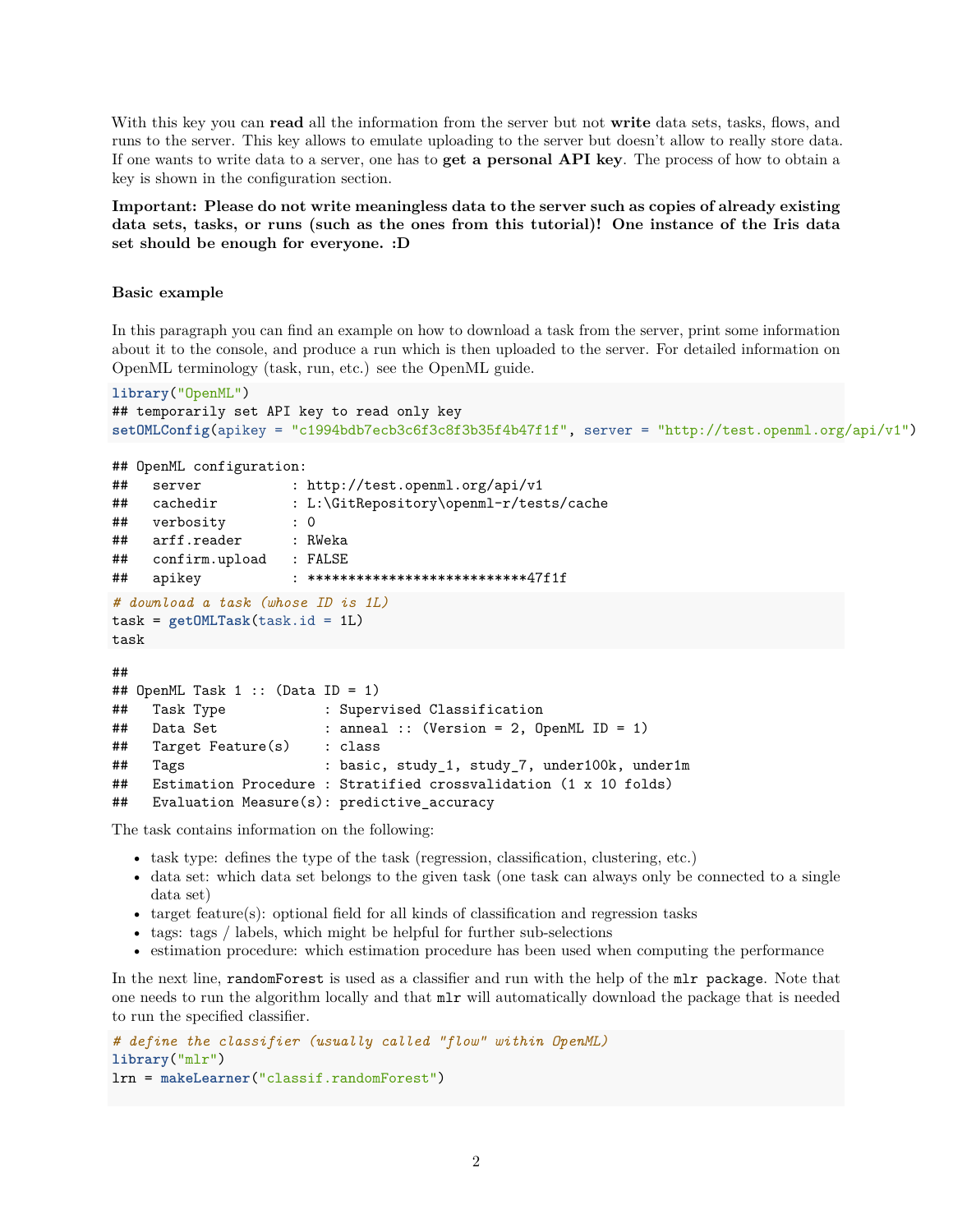```
# upload the new flow (with information about the algorithm and settings);
# if this algorithm already exists on the server, one will receive a message
# with the ID of the existing flow
flow.id = uploadOMLFlow(lrn)
# the last step is to perform a run and upload the results
run.mlr = runTaskMlr(task, lrn)
run.id = uploadOMLRun(run.mlr)
```
<span id="page-2-0"></span>Following this very brief example, we will explain the single steps of the OpenML package in more detail in the next sections.

## **Configuration**

#### <span id="page-2-2"></span>**Generating your own personal API key**

The first step of working with OpenML should be to register yourself at the [OpenML website.](http://www.openml.org) Most of the package's functions require an API authentication key, which is only accessible with a (free) account. In order to receive your own API key

- go to the [OpenML website](http://www.openml.org) and log into your account
- then go to [http://www.openml.org/u#!api.](http://www.openml.org/u#!api)

<span id="page-2-3"></span>For *demonstration purposes*, we have created a *public read-only API key* ("c1994bdb7ecb3c6f3c8f3b35f4b47f1f"), which will be used in the following to make the examples executable.

#### **Permanently setting configuration**

After registering, you can [create a configuration file.](#page-2-1) The config file may contain the following information:

- server:
	- **–** default: http://www.openml.org/api/v1
- cachedir:
	- **–** directory where the current content of the cache is stored
	- **–** the default cache directory can be obtained by the R command file.path(tempdir(), "cache").
- verbosity:
	- **–** 0: normal output
	- **–** 1: info output (default)
	- **–** 2: debug output
- arff.reader:
	- **–** RWeka: this is the standard Java parser used in Weka
	- **–** farff: the [farff package](http://www.github.com/mlr-org/farff) provides a newer, faster parser without any Java requirements
- confirm.upload:
	- **–** default decision w.r.t. confirming uploads
	- **–** per default (FALSE) one does not need to confirm the upload decision
- apikey:
	- **–** required to access the server

The configuration file is *not mandatory*. Yet, permanently setting your API key via a config file is recommended, as this key is required to access the OpenML server. However, it is noteworthy that basically everybody who has access to your computer can read the configuration file and thus see your API key. With your API key other users have full access to your account via the API, so please handle it with care!

<span id="page-2-1"></span>The configuration file and some related things are also explained in the [OpenML Wiki.](https://github.com/openml/OpenML/wiki/Client-API)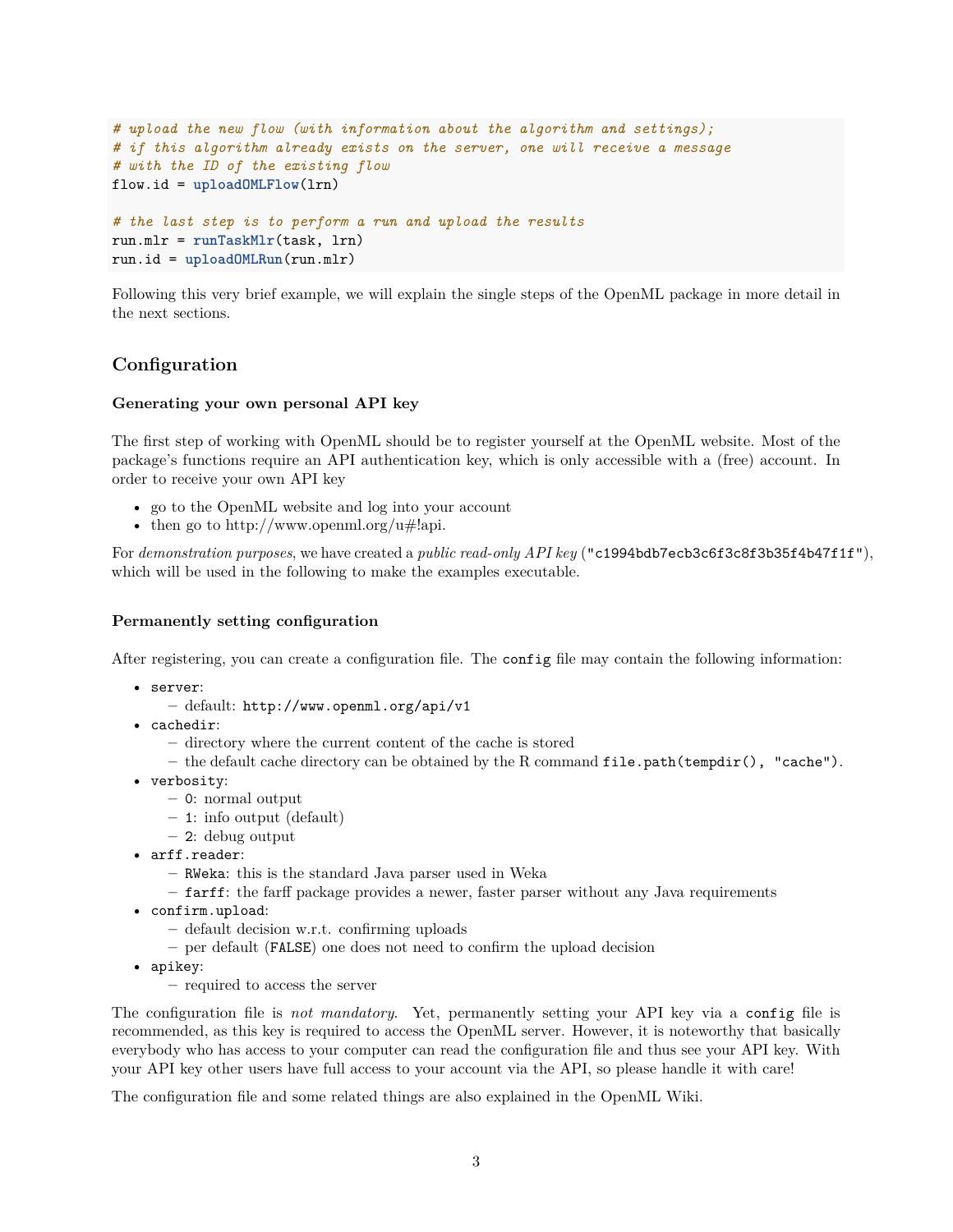#### **Creating the configuration file in R**

To set up your OpenML configuration, you can either use setOMLConfig or saveOMLConfig. The difference between those two commands is that setOMLConfig sets your configuration temporarily for the current R session, whereas saveOMLConfig saves the configuration permanently. In order to create a permanent configuration file using default values and at the same time setting your personal API key, run

**saveOMLConfig**(apikey = "c1994bdb7ecb3c6f3c8f3b35f4b47f1f")

where "c1994bdb7ecb3c6f3c8f3b35f4b47f1f" should be replaced with *[your personal API key](#page-2-2)*.

#### **Manually creating the configuration file**

It is also possible to manually create a file  $\sim$ /. openml/config in your home directory – one can use the R command path.expand("~/.openml/config") to get the full path to the configuration file on the operating system. The config file consists of key = value pairs. An exemplary minimal config file might look as follows:

```
apikey=c1994bdb7ecb3c6f3c8f3b35f4b47f1f
```
Note that the values are not quoted.

If one manually modifies the config file, one needs to reload the modified config file to the current R session using loadOMLConfig(). You can query the current configuration using

**getOMLConfig**()

```
## OpenML configuration:
## server : http://test.openml.org/api/v1
## cachedir : L:\GitRepository\openml-r/tests/cache
## verbosity : 0
## arff.reader : RWeka
## confirm.upload : FALSE
## apikey : ***************************47f1f
```
As you can see, the configuration file lists the five items server, cachedir, verbosity, arff.reader and apikey that were listed in the [beginning of this paragraph.](#page-2-3)

<span id="page-3-0"></span>Once the config file is set up, you are **ready to go**!

### **Listing**

In this stage, we want to list basic information about the various [OpenML objects:](http://openml.org/guide)

- data sets
- tasks
- flows
- runs
- run results
- evaluation measures
- task types

For each of these objects, we have a function to query the information, beginning with listOML. All of these functions return a data.frame, even in case the result consists of a single column or has zero observations (i.e., rows).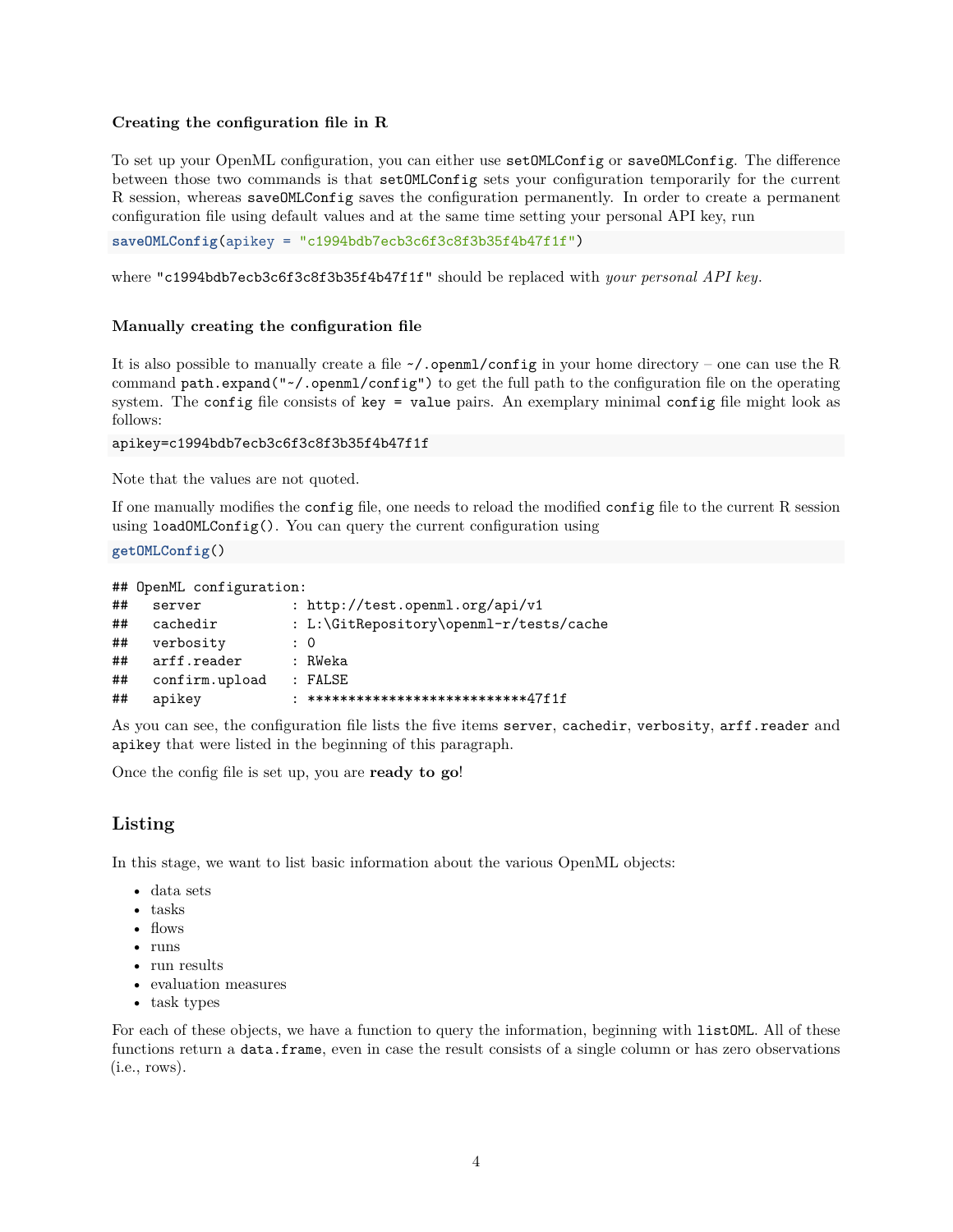One should be aware of the fact that the listOML\* functions only list information on the corresponding objects – they do not download the respective objects. Information on actually downloading specific objects is covered in the [next section.](#page-8-0)

#### <span id="page-4-0"></span>**List data sets**

To browse the OpenML data base for appropriate data sets, you can use listOMLDataSets() in order to get basic data characteristics (number of features, instances, classes, missing values, etc.) for each data set. By default, listOMLDataSets() returns only data sets that have an active status on OpenML:

```
datasets = listOMLDataSets() # returns active data sets
```
The resulting data.frame contains the following information for each of the listed data sets:

- the data set ID data.id
- the status ("active", "in\_preparation" or "deactivated") of the data set
- the name of the data set
- the size of the majority / biggest class (majority.class.size)
- etc.

```
str(datasets)
```

```
## 'data.frame': 2417 obs. of 17 variables:
## $ data.id : int 1 2 3 4 5 6 7 8 9 10 ...
## $ name : chr "anneal" "anneal" "kr-vs-kp" "labor" ...
## $ version : int 2 1 1 1 1 1 1 1 1 1 ...
## $ status : chr "active" "active" "active" "active" ...
## $ format : chr "ARFF" "ARFF" "ARFF" "ARFF" ...
## $ tags = the set of the set of the set of the set of the set of the set of the set of the set of the set of the set of the set of the set of the set of the set of the set of the set of the set of the set of the set of t
## $ majority.class.size : int 684 684 1669 37 245 813 57 NA 67 81 ...
## $ max.nominal.att.distinct.values : int 109332 - 16 - 1228...## $ minority.class.size : int 0 0 1527 20 0 734 1 NA 0 2 ...
## $ num.binary.atts : int 14 7 34 3 73 0 61 0 4 9 ...
## $ number.of.classes : int 6 6 2 2 16 26 24 NA 7 4 ...
## $ number.of.features : int 39 39 37 17 280 17 70 7 26 19 ...
## $ number.of.instances : int 898 898 3196 57 452 20000 226 345 205 148 ...
## $ number.of.instances.with.missing.values: int 0 898 0 56 384 0 222 0 46 0 ...
## $ number.of.missing.values : int 0 22175 0 326 408 0 317 0 59 0 ...
## $ number.of.numeric.features : int 6 6 0 8 206 16 0 6 15 3 ...
## $ number.of.symbolic.features : int 32 32 36 8 73 0 69 1 10 15 ...
```
**head**(datasets[, 1:5])

| ##     | data.id                     |                    | name version status format |          |      |
|--------|-----------------------------|--------------------|----------------------------|----------|------|
| ## 1   | 1.                          | anneal             |                            | 2 active | ARFF |
| ## 2   | $\mathcal{D}_{\mathcal{L}}$ | anneal             |                            | 1 active | ARFF |
| ## 3   | 3                           | $kr$ - $vs$ - $kp$ |                            | 1 active | ARFF |
| ## $4$ | 4                           | labor              |                            | 1 active | ARFF |
| ## 5   |                             | 5 arrhythmia       |                            | 1 active | ARFF |
| ## 6   | 6                           | letter             |                            | 1 active | ARFF |

To find a specific data set, you can now query the resulting datasets object. Suppose we want to find the iris data set.

**subset**(datasets, name == "iris")

## data.id name version status format tags ## 55 61 iris 1 active ARFF study\_1, study\_4, study\_7, uci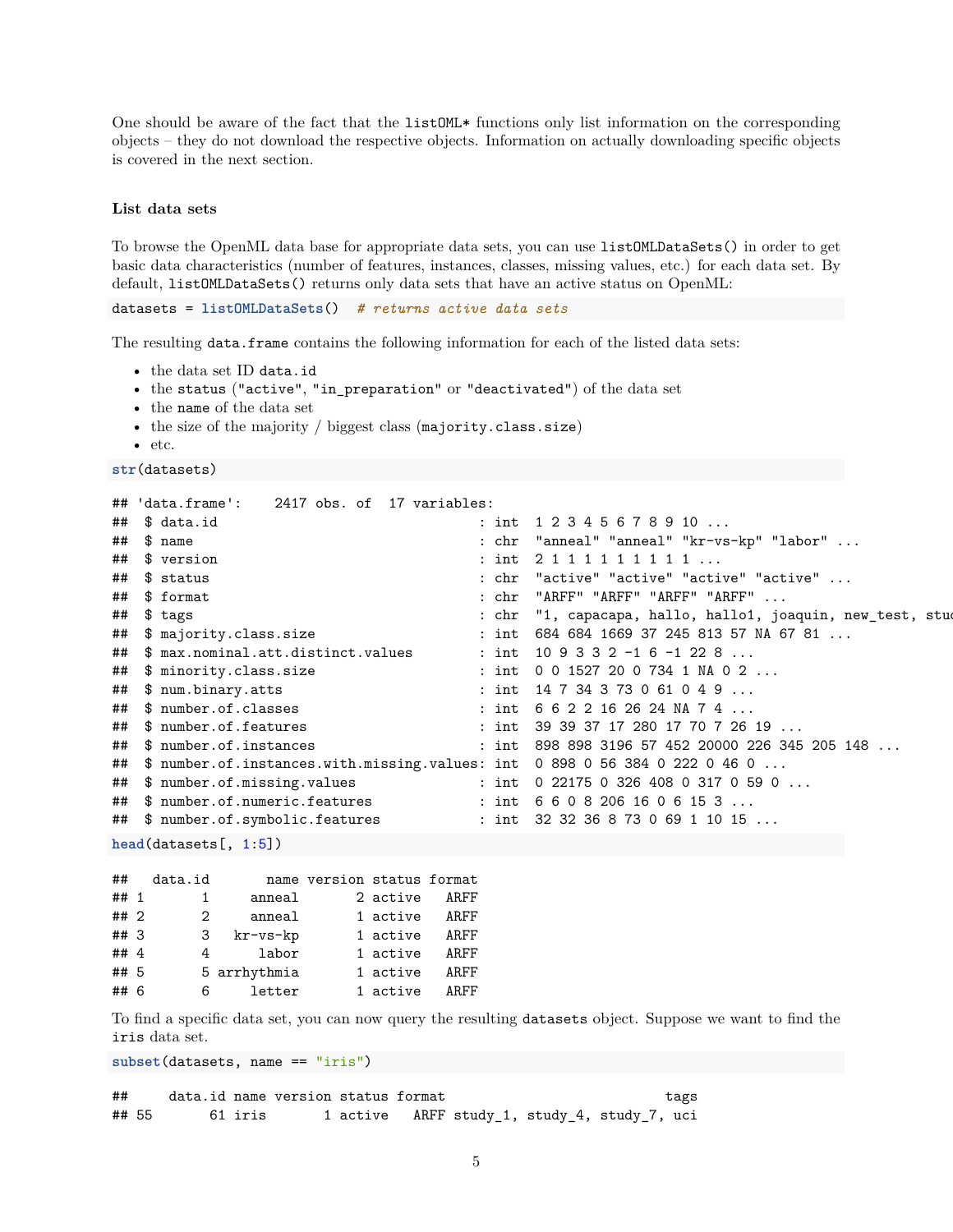|       | ## 821 | 969 iris                                               | 3 active | ARFF | study 1, study 7                                                 |
|-------|--------|--------------------------------------------------------|----------|------|------------------------------------------------------------------|
| ##    |        | majority.class.size max.nominal.att.distinct.values    |          |      |                                                                  |
| ## 55 |        | 50                                                     |          |      | $-1$                                                             |
|       | ## 821 | 100                                                    |          |      | $-1$                                                             |
| ##    |        | minority.class.size num.binary.atts number.of.classes  |          |      |                                                                  |
| ## 55 |        | 50                                                     |          |      | З                                                                |
|       | ## 821 | 50                                                     |          |      | 2                                                                |
| ##    |        | number.of.features number.of.instances                 |          |      |                                                                  |
| ## 55 |        | 5                                                      |          | 150  |                                                                  |
|       | ## 821 | 5                                                      |          | 150  |                                                                  |
| ##    |        |                                                        |          |      | number.of.instances.with.missing.values number.of.missing.values |
| ## 55 |        |                                                        |          |      |                                                                  |
|       | ## 821 |                                                        |          |      |                                                                  |
| ##    |        | number.of.numeric.features number.of.symbolic.features |          |      |                                                                  |
| ## 55 |        |                                                        | 4        |      |                                                                  |
|       | ## 821 |                                                        |          |      |                                                                  |

As you can see, there are two data sets called iris. We want to use the *original* data set with three classes, which is stored under the data set ID (data.id) 61. You can also have a closer look at the data set on the corresponding OpenML web page [\(http://openml.org/d/61\)](http://openml.org/d/61).

#### **List tasks**

Each OpenML task is a bundle that encapsulates information on various objects:

- a specific [type,](http://www.openml.org/search?type=task_type) e.g., "Supervised Classification" or "Supervised Regression"
- a data set
- a target feature (which might differ from the data set's default target)
- an estimation/resampling procedure, e.g., a 10-fold cross-validation
- data splits for this estimation procedure
- one or more (performance) evaluation measures, e.g., "predictive accuracy" for a classification task

Listing the tasks can be done via

```
tasks = listOMLTasks()
```
The resulting data.frame contains for each of the listed tasks information on:

- the task ID task.id
- the type of the task task.type
- information on the data set (analogously to the [list data set area\)](#page-4-0), such as the number of features, classes and instances
- the name of the target variable target.feature
- tags which can be used for labelling the task
- the estimation.procedure (aka resampling strategy)
- the evaluation.measures used for measuring the performance of the [learner / flow](#page-6-0) on the task

```
str(tasks)
```

| ## 'data.frame': 5000 obs. of 26 variables: |  |                                                                         |
|---------------------------------------------|--|-------------------------------------------------------------------------|
| ## \$ task.id                               |  | : int $1\ 2\ 3\ 4\ 5\ 6\ 7\ 8\ 9\ 10\ \ldots$                           |
| ## \$ task.type                             |  | : chr "Supervised Classification" "Supervised Classificat:              |
| ## \$ data.id                               |  | : int $1\ 2\ 3\ 4\ 5\ 6\ 7\ 8\ 9\ 10\ \ldots$                           |
| $\#$ # $\$$ name                            |  | $:$ $chr$ "anneal" "anneal" " $kr$ - $vs$ - $kp$ " "labo $r$ " $\ldots$ |
| ## \$ status                                |  | : chr "active" "active" "active" "active"                               |
| ## \$ format                                |  | $:$ $chr$ "ARFF" "ARFF" "ARFF" "ARFF" $\ldots$                          |
| ## \$ estimation.procedure                  |  | : chr "10-fold Crossvalidation" "10-fold Crossvalidation"               |
|                                             |  |                                                                         |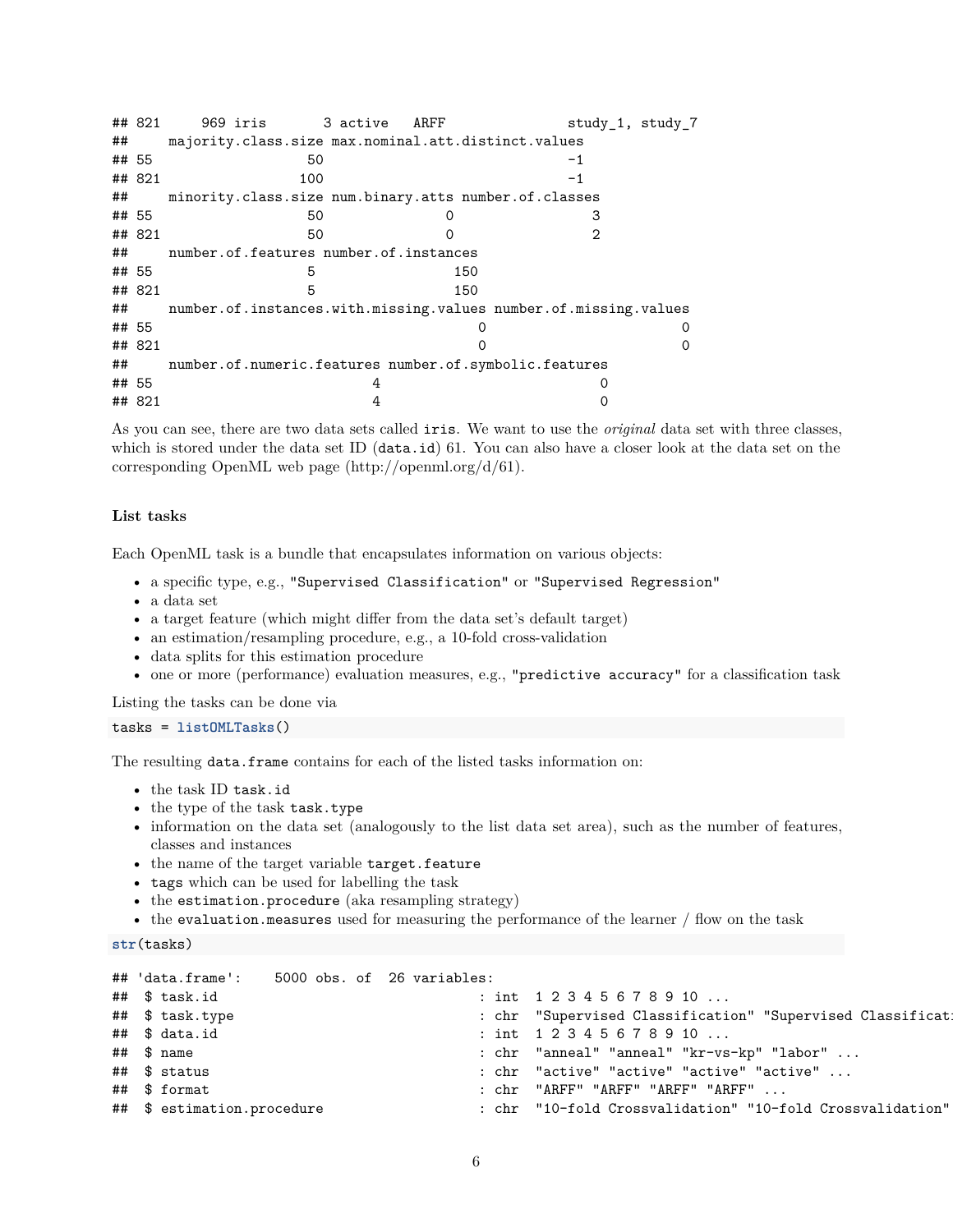| ## \$ evaluation.measures                                                     | "predictive_accuracy" "predictive_accuracy" "predic<br>: chr |
|-------------------------------------------------------------------------------|--------------------------------------------------------------|
| ## \$ target.feature                                                          | : chr "class" "class" "class" "class"                        |
| ## \$ cost.matrix                                                             | : chr NA NA NA NA                                            |
| ## \$ source.data.labeled                                                     | : chr NA NA NA NA                                            |
| ## \$ target.feature.event                                                    | : chr NA NA NA NA                                            |
| ## \$ target.feature.left                                                     | : chr NA NA NA NA                                            |
| ## \$ target.feature.right                                                    | : chr NA NA NA NA                                            |
| ## \$ tags                                                                    | : chr "basic, study_1, study_7, under100k, under1m" "at2,    |
| ## \$ majority.class.size                                                     | : int 684 684 1669 37 245 813 57 NA 67 81                    |
| ## \$ max.nominal.att.distinct.values                                         | : int $109332 - 16 - 1228$                                   |
| ## \$ minority.class.size                                                     | : int $0015272007341NA02$                                    |
| ## \$ num.binary.atts                                                         | : int $14734373061049$                                       |
| ## \$ number.of.classes                                                       | : int $6622162624NA74$                                       |
| ## \$ number.of.features                                                      | : int 39 39 37 17 280 17 70 7 26 19                          |
| ## \$ number.of.instances                                                     | : int 898 898 3196 57 452 20000 226 345 205 148              |
| ## \$ number.of.instances.with.missing.values: int 0898 0 56 384 0 222 0 46 0 |                                                              |
| ## \$ number.of.missing.values                                                | : int $0.22175.0.326.408.0.317.0.59.0$                       |
| ## \$ number.of.numeric.features                                              | : int $66082061606153$                                       |
| ## \$ number.of.symbolic.features                                             | : int $32\,32\,36\,8\,73\,0\,69\,1\,10\,15\ldots$            |

For some data sets, there may be more than one task available on the OpenML server. For example, one can look for "Supervised Classification" tasks that are available for data set 61 via

**head**(**subset**(tasks, task.type == "Supervised Classification" & data.id == 61L)[, 1:5])

| ##    |         | task.id | task.type data.id name status  |  |                |
|-------|---------|---------|--------------------------------|--|----------------|
| ## 53 |         |         | 59 Supervised Classification   |  | 61 iris active |
|       | ## 271  |         | 289 Supervised Classification  |  | 61 iris active |
|       | ## 442  |         | 1823 Supervised Classification |  | 61 iris active |
|       | ## 551  |         | 1939 Supervised Classification |  | 61 iris active |
|       | ## 598  |         | 1992 Supervised Classification |  | 61 iris active |
|       | ## 4445 |         | 7306 Supervised Classification |  | 61 iris active |

#### <span id="page-6-0"></span>**List flows**

A flow is the definition and implementation of a specific algorithm workflow or script, i.e., a flow is essentially the code / implementation of the algorithm.

```
flows = listOMLFlows()
str(flows)
```

```
## 'data.frame': 4235 obs. of 7 variables:
## $ flow.id : int 1 2 3 4 5 6 7 8 9 10 ...
## $ full.name : chr "openml.evaluation.EuclideanDistance(1.0)" "openml.evaluation.PolynomialKe
## $ name : chr "openml.evaluation.EuclideanDistance" "openml.evaluation.PolynomialKernel"
## $ version : int 1 1 1 1 1 1 1 1 1 ...<br>## $ external.version: chr "" "" "" "" ...
## $ external.version: chr "" "" "" "" ...
## $ uploader : int 1 1 1 1 1 1 1 1 1 ...
## $ tags : chr "weka, weka_3.7.12" "" "" "" ...
```

```
flows[56:63, 1:4]
```

| ##    |       | flow.id | full.name          |                 | name version |
|-------|-------|---------|--------------------|-----------------|--------------|
|       | ## 56 | 56.     | weka.ZeroR(1)      | weka.ZeroR      | 1            |
| ## 57 |       | 57      | weka. OneR(1)      | weka.OneR       | $\mathbf{1}$ |
|       | ## 58 | 58      | weka.NaiveBayes(1) | weka.NaiveBayes | $\mathbf{1}$ |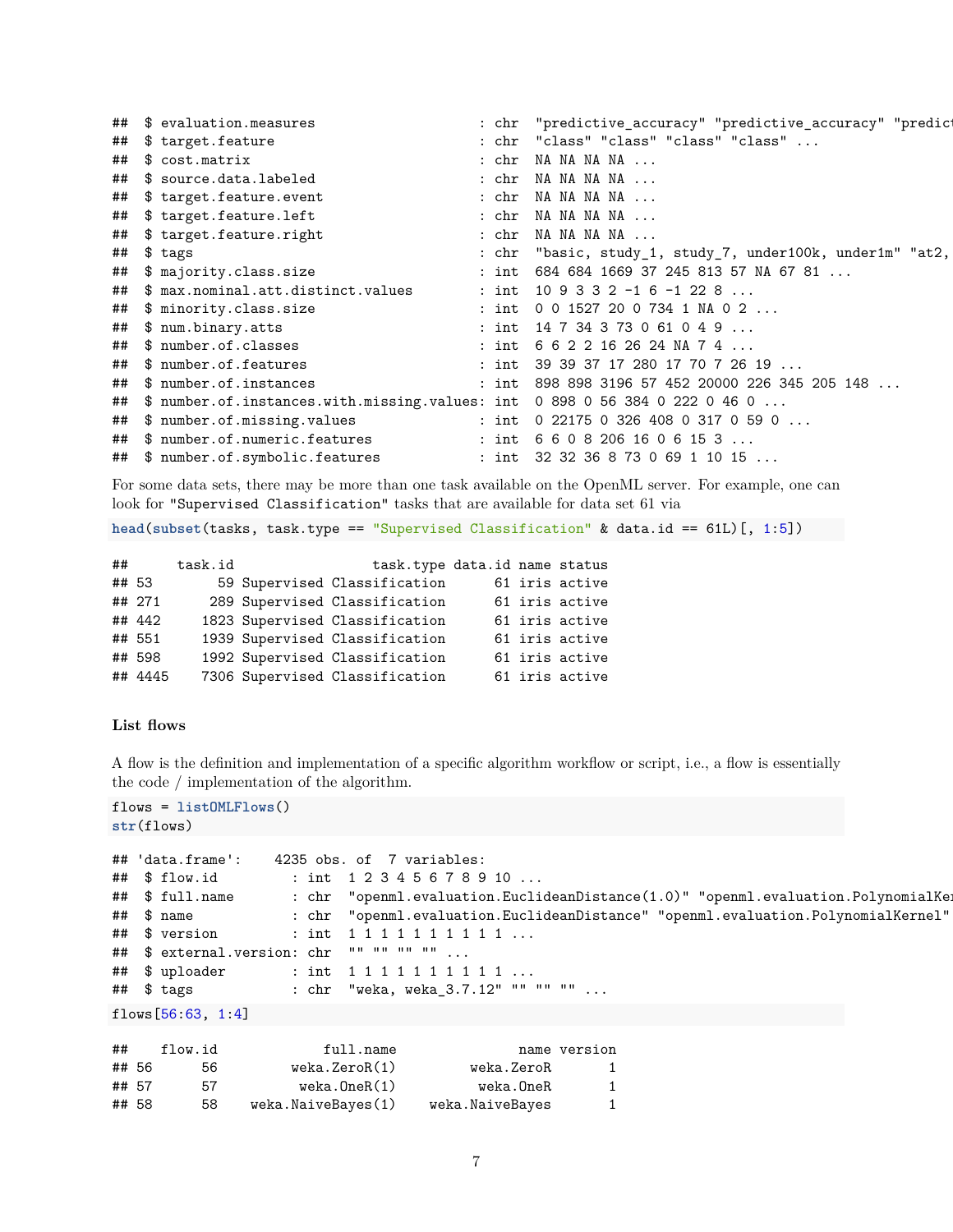| ## 59 |       | 59 | weka.JRip(1)                                  | weka.JRip    | 1            |
|-------|-------|----|-----------------------------------------------|--------------|--------------|
|       | ## 60 | 60 | weka.J48(1)                                   | weka.J48     | $\mathbf{1}$ |
| ## 61 |       | 61 | $weka$ . REPT $ree(1)$                        | weka.REPTree | $\mathbf{1}$ |
|       | ## 62 |    | 62 weka. DecisionStump(1) weka. DecisionStump |              | $\mathbf{1}$ |
| ## 63 |       |    | 63 weka.HoeffdingTree(1) weka.HoeffdingTree   |              | 1            |

#### **List runs and run results**

A run is an experiment, which is executed on a given combination of task, flow and setup (i.e., the explicit parameter configuration of a flow). The corresponding results are stored as a run result. Both objects, i.e., runs and run results, can be listed via listOMLRuns or listOMLRunEvaluations, respectively. As each of those objects is defined with a task, setup and flow, you can extract runs and run results with specific combinations of task.id, setup.id and/or flow.id. For instance, listing all runs for [task 59](http://www.openml.org/t/59) (supervised classification on iris) can be done with

```
runs = listOMLRuns(task.id = 59L) # must be specified with the task, setup and/or implementation ID
head(runs)
## run.id task.id setup.id flow.id uploader error.message tags
## 1 81 59 12 67 1 <NA>
## 2 161 59 13 70 1 <NA>
## 3 234 59 1 56 1 <NA>
## 4 447 59 6 61 1 <NA>
## 5 473 59 18 77 1 <NA>
## 6 491 59 7 62 1 <NA>
# one of the IDs (here: task.id) must be supplied
run.results = listOMLRunEvaluations(task.id = 59L)
str(run.results)
## 'data.frame': 2511 obs. of 36 variables:
## $ run.id : int 81 161 234 447 473 491 550 6088 6157 6158 ...
## $ task.id : int 59 59 59 59 59 59 59 59 59 59 ...
## $ setup.id : int 12 13 1 6 18 7 16 11 12 3 ...
## $ flow.id : int 67 70 56 61 77 62 75 66 67 58 ...
## $ flow.name : chr "weka.BayesNet_K2(1)" "weka.SMO_PolyKernel(1)" "weka.ZeroR(1)
## $ data.name : chr "iris" "iris" "iris" "iris" ...
## $ upload.time : chr "2014-04-07 00:05:11" "2014-04-07 00:55:32" "2014-04-07 01:33
## $ area.under.roc.curve : num 0.983 0.977 0.5 0.967 0.978 ...
## $ average.cost : num 0 0 0 0 0 0 0 0 0 0 ...
## $ f.measure : num 0.94 0.96 0.167 0.927 0.947 ...
## $ kappa : num 0.91 0.94 0 0.89 0.92 0.5 0.95 0.93 0.91 0.93 ...
## $ kb.relative.information.score: num 1.39e+02 9.09e+01 -6.80e-05 1.31e+02 1.38e+02 ...
## $ mean.absolute.error : num 0.0384 0.2311 0.4444 0.0671 0.0392 ...
## $ mean.prior.absolute.error : num 0.444 0.444 0.444 0.444 0.444 ...
## $ number.of.instances : num 150 150 150 150 150 150 150 150 150 150 ...
## $ precision : num 0.94 0.96 0.111 0.927 0.947 ...
## $ predictive.accuracy : num 0.94 0.96 0.333 0.927 0.947 ...
## $ prior.entropy : num 1.58 1.58 1.58 1.58 1.58 ...
## $ recall : num 0.94 0.96 0.333 0.927 0.947 ...
## $ relative.absolute.error : num 0.0863 0.52 1 0.151 0.0881 ...
## $ root.mean.prior.squared.error: num 0.471 0.471 0.471 0.471 0.471 ...
## $ root.mean.squared.error : num 0.16 0.288 0.471 0.211 0.178 ...
## $ root.relative.squared.error : num 0.339 0.611 1 0.447 0.377 ...
```
## \$ scimark.benchmark : num NA NA NA NA NA NA NA NA NA NA ...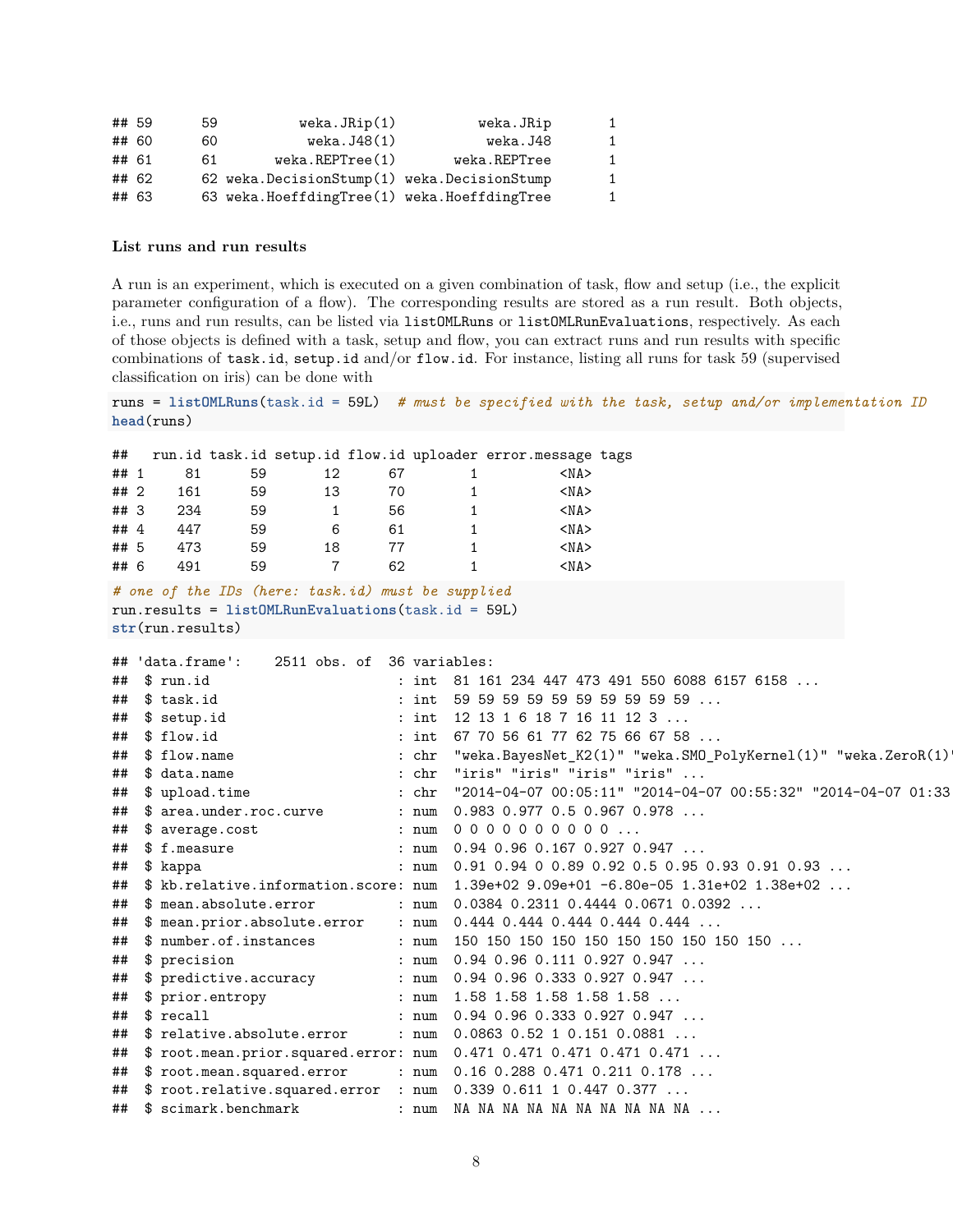|  | ## \$ total.cost                |  | : num 0000000000                                                                                      |
|--|---------------------------------|--|-------------------------------------------------------------------------------------------------------|
|  |                                 |  | ## \$ usercpu.time.millis : num NA NA NA NA NA NA NA NA NA NA                                         |
|  |                                 |  | ## \$ usercpu.time.millis.testing : num NA NA NA NA NA NA NA NA NA NA                                 |
|  |                                 |  | ## \$ usercpu.time.millis.training : num NA NA NA NA NA NA NA NA NA NA                                |
|  |                                 |  | ## \$ area.under.roc.curve.array : chr "1,0.975,0.9744" "1,0.96,0.9704" "0.5,0.5,0.5" "1,0.9481,0.95; |
|  | ## \$ confusion.matrix.array    |  | : chr $"50,0,0,0,46,4,0,5,45"$ $"50,0,0,0,48,2,0,4,46"$ $"50,0,0,50,0,0,1$                            |
|  | ## \$ f.measure.array           |  | : chr $"1,0.910891,0.909091" "1,0.941176,0.938776" "0.5,0,0" "1,0.888"$                               |
|  | ## \$ number.of.instances.array |  | : chr $"50,50,50"$ $"50,50,50"$ $"50,50,50"$ $"50,50,50"$                                             |
|  | ## \$ os.information.array      |  | : chr NA NA NA NA                                                                                     |
|  | ## \$ precision.array           |  | : chr "1,0.901961,0.918367" "1,0.923077,0.958333" "0.333333,0,0" "1                                   |
|  | ## \$ recall.array              |  | : chr $"1,0.92,0.9"$ $"1,0.96,0.92"$ $"1,0.0"$ $"1,0.88,0.9"$                                         |
|  | ## \$ scimark.benchmark.array   |  | : chr NA NA NA NA                                                                                     |

#### **List evaluation measures and task types**

Analogously to the previous listings, one can list further objects simply by calling the respective functions.

```
listOMLDataSetQualities()
listOMLEstimationProcedures()
listOMLEvaluationMeasures()
listOMLTaskTypes()
```
## <span id="page-8-0"></span>**Downloading**

Users can download data sets, tasks, flows and runs from the OpenML server. The package provides special representations for each object, which will be discussed here.

#### **Download an OpenML data set**

To directly download a data set, e.g., when you want to run a few preliminary experiments, one can use the function getOMLDataSet. The function accepts a data set ID as input and returns the corresponding OMLDataSet:

```
iris.data = getOMLDataSet(data.id = 61L) # the iris data set has the data set ID 61
```
#### **Download an OpenML task**

The following call returns an OpenML task object for a supervised classification task on the iris data:

```
task = getOMLTask(task.id = 59L)
task
##
\texttt{#}\# OpenML Task 59 :: (Data ID = 61)
## Task Type : Supervised Classification
## Data Set : iris :: (Version = 1, OpenML ID = 61)
## Target Feature(s) : class
## Tags : basic, study_1, study_7, under100k, under1m
## Estimation Procedure : Stratified crossvalidation (1 x 10 folds)
## Evaluation Measure(s): predictive_accuracy
```
The corresponding "OMLDataSet" object can be accessed by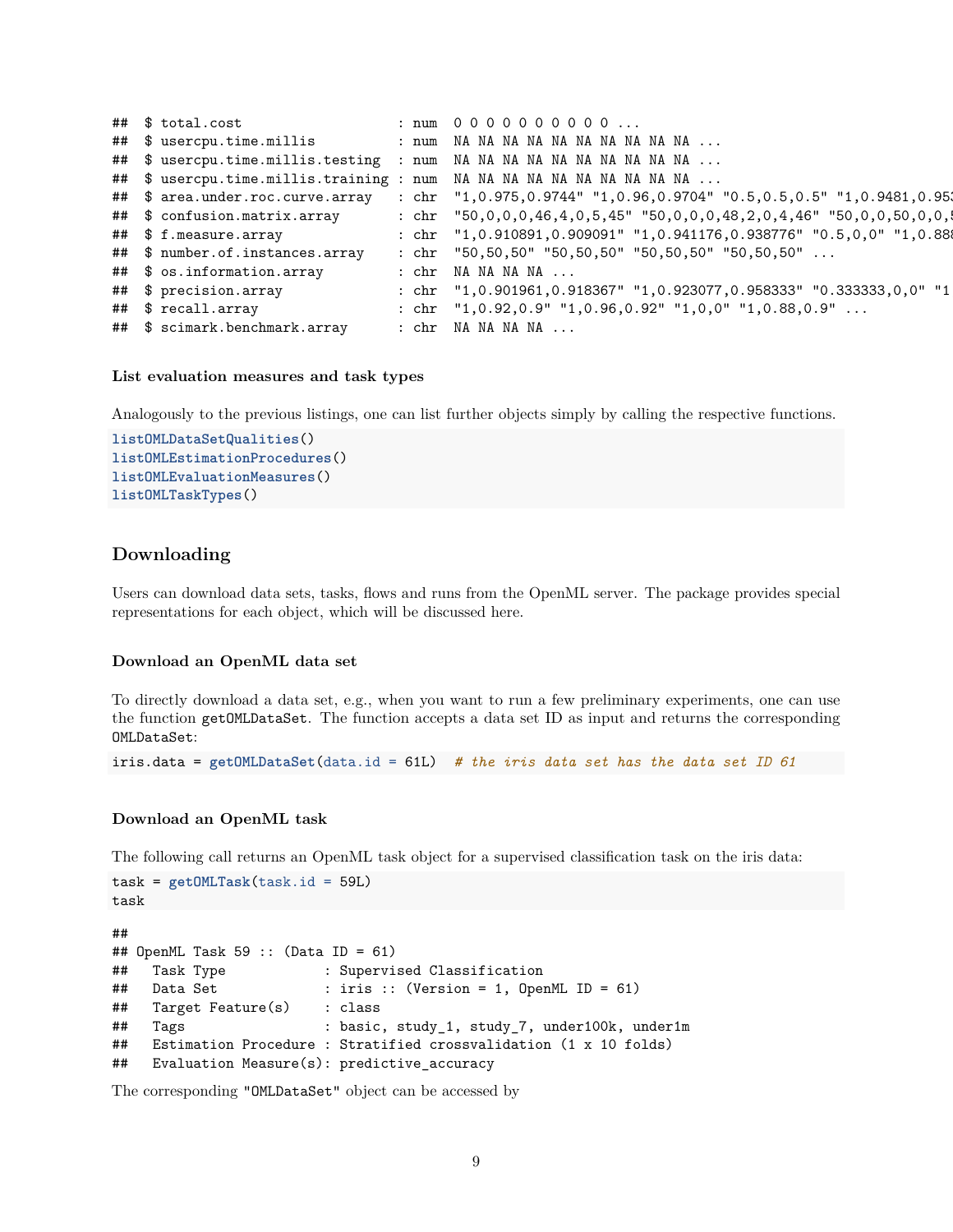task\$input\$data.set

```
##
## Data Set "iris" :: (Version = 1, OpenML ID = 61)
## Collection Date : 1936
## Creator(s) : R.A. Fisher
## Default Target Attribute: class
```
and the class of the task can be shown with the next line

```
task$task.type
```
## [1] "Supervised Classification"

Also, it is possible to extract the data set itself via

```
iris.data = task$input$data.set$data
head(iris.data)
```

| ##     |     |                  | sepallength sepalwidth petallength petalwidth | class           |
|--------|-----|------------------|-----------------------------------------------|-----------------|
| ## 0   | 5.1 | 3.5              | 1.4                                           | 0.2 Iris-setosa |
| ## 1   | 4.9 | 3.0              | 1.4                                           | 0.2 Iris-setosa |
| ## 2   | 4.7 | 3.2 <sub>2</sub> | 1.3                                           | 0.2 Iris-setosa |
| ##3    | 4.6 | 3.1              | 1.5                                           | 0.2 Iris-setosa |
| ## $4$ | 5.0 | 3.6              | 1.4                                           | 0.2 Iris-setosa |
| ## 5   | 5.4 | 3.9              | 1.7                                           | 0.4 Iris-setosa |

#### **Download an OpenML flow**

Aside from tasks and data sets, one can also download flows – by calling getOMLFlow with the specific flow.id

```
flow = getOMLFlow(flow.id = 2700L)flow
##
## Flow "classif.randomForest" :: (Version = 47, Flow ID = 2700)
## External Version : R_3.1.2-734b029d
## Dependencies : mlr_2.9, randomForest_4.6.12
## Number of Flow Parameters: 16
## Number of Flow Components: 0
```
#### **Download an OpenML run**

To download the results of one run, including all server and user computed metrics, you have to define the corresponding run ID. For all runs that are actually related to the task, the corresponding ID can be extracted from the runs object, which was created in the previous section. Here we use a run of task 59, which has the run.id 525534. Single OpenML runs can be downloaded with the function getOMLRun:

```
task.list = listOMLRuns(task.id = 59L)
task.list[281:285, ]
```

| ## |              |    |     |     |    | run.id task.id setup.id flow.id uploader error.message tags |  |
|----|--------------|----|-----|-----|----|-------------------------------------------------------------|--|
|    | ## 281 14926 | 59 | 271 | 185 | 17 | $<$ NA $>$                                                  |  |
|    | ## 282 14927 | 59 | 272 | 185 | 17 | $<$ NA $>$                                                  |  |
|    | ## 283 14928 | 59 | 273 | 185 | 17 | $<$ NA $>$                                                  |  |
|    | ## 284 14929 | 59 | 274 | 185 | 17 | $<$ NA $>$                                                  |  |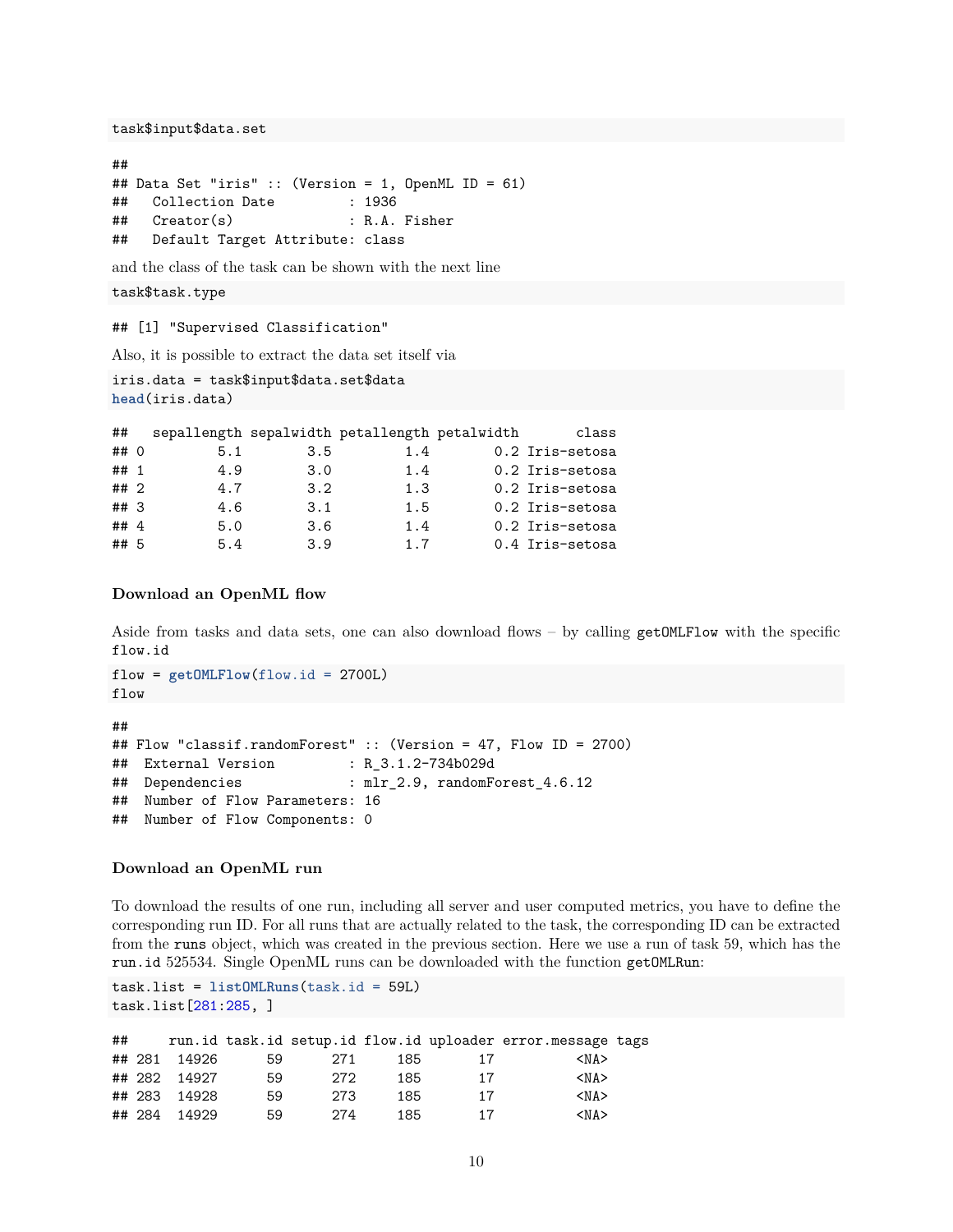```
## 285 14930 59 275 185 17 <NA>
run = getOMLRun(run.id = 524027L)
run
##
## OpenML Run 524027 :: (Task ID = 59, Flow ID = 2393)
## User ID : 970
## Learner : classif.randomForest(43)
## Task type: Supervised Classification
```
Each OMLRun object is a list object, which stores additional information on the run. For instance, the flow of the previously downloaded run has some non-default settings for hyperparameters, which can be obtained by:

```
run$parameter.setting # retrieve the list of parameter settings
```
## \$seed  $##$  seed = 1 ## ## \$kind ## kind = Mersenne-Twister ## ## \$normal.kind ## normal.kind = Inversion

If the underlying flow has hyperparameters that are different from the default values of the corresponding learner, they are also shown, otherwise the default hyperparameters are used (but not explicitly listed).

All the data that served as input for the run, including data set IDs and the URL to the data, is stored in input.data:

run\$input.data

```
##
## ** Data Sets **
## data.id name url
## 1 61 iris http://www.openml.org/data/download/61/dataset_61_iris.arff
##
## ** Files **
## data frame with 0 columns and 0 rows
##
## ** Evaluations **
## data frame with 0 columns and 0 rows
```
Predictions made by an uploaded run are stored within the predictions element and can be retrieved via **head**(run\$predictions, 10)

| ##     |   |   |          | repeat fold row_id | prediction                         | truth       |
|--------|---|---|----------|--------------------|------------------------------------|-------------|
| ## $1$ |   | 0 | Ω        | 43                 | Iris-setosa                        | Iris-setosa |
| $##$ 2 |   | 0 | $\Omega$ | 14                 | Iris-setosa                        | Iris-setosa |
| ## 3   |   | Ω | $\Omega$ | 37                 | Iris-setosa                        | Iris-setosa |
| ##4    |   | 0 | $\Omega$ | 23                 | Iris-setosa                        | Iris-setosa |
| ##5    |   | Ω | $\Omega$ | 10                 | Iris-setosa                        | Iris-setosa |
| ## 6   |   | ∩ | $\Omega$ |                    | 99 Iris-versicolor Iris-versicolor |             |
| ##7    |   | Ω | $\Omega$ |                    | 87 Iris-versicolor Iris-versicolor |             |
| ## 8   |   | ∩ | $\Omega$ |                    | 97 Iris-versicolor Iris-versicolor |             |
| ##     | 9 | ∩ | $\Omega$ |                    | 62 Iris-versicolor Iris-versicolor |             |
| ##     |   |   | Ω        |                    | 92 Iris-versicolor Iris-versicolor |             |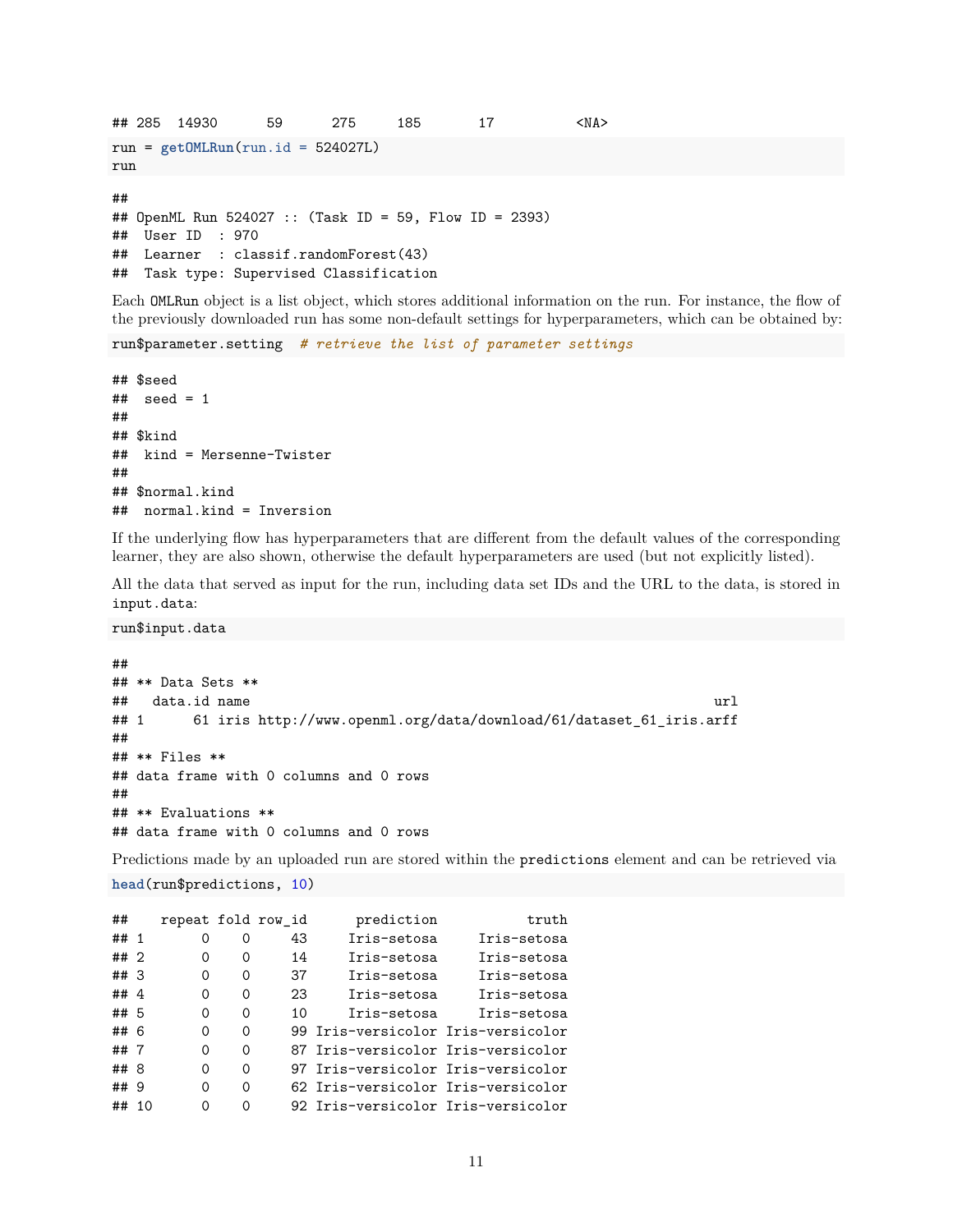| ##<br>1<br>1<br>## 2<br>1<br>## 3<br>1<br>##4<br>1<br>## 5<br>1<br>## 6<br>$\Omega$<br>##7<br>$\Omega$<br>## 8<br>0<br>## 9<br>0<br>## 10<br>$\Omega$<br>confidence. Iris-virginica<br>##<br>## 1<br>0<br>## 2<br>0<br>## 3<br>0<br>##4<br>0<br>## 5<br>0<br>## 6<br>0<br>##<br>0<br>-7 | 0<br>0<br>0<br>0<br>0<br>1<br>1<br>1<br>1<br>1 |
|-----------------------------------------------------------------------------------------------------------------------------------------------------------------------------------------------------------------------------------------------------------------------------------------|------------------------------------------------|
|                                                                                                                                                                                                                                                                                         |                                                |
|                                                                                                                                                                                                                                                                                         |                                                |
|                                                                                                                                                                                                                                                                                         |                                                |
|                                                                                                                                                                                                                                                                                         |                                                |
|                                                                                                                                                                                                                                                                                         |                                                |
|                                                                                                                                                                                                                                                                                         |                                                |
|                                                                                                                                                                                                                                                                                         |                                                |
|                                                                                                                                                                                                                                                                                         |                                                |
|                                                                                                                                                                                                                                                                                         |                                                |
|                                                                                                                                                                                                                                                                                         |                                                |
|                                                                                                                                                                                                                                                                                         |                                                |
|                                                                                                                                                                                                                                                                                         |                                                |
|                                                                                                                                                                                                                                                                                         |                                                |
|                                                                                                                                                                                                                                                                                         |                                                |
|                                                                                                                                                                                                                                                                                         |                                                |
|                                                                                                                                                                                                                                                                                         |                                                |
|                                                                                                                                                                                                                                                                                         |                                                |
|                                                                                                                                                                                                                                                                                         |                                                |
| ## 8<br>0                                                                                                                                                                                                                                                                               |                                                |
| ## 9<br>0                                                                                                                                                                                                                                                                               |                                                |
| ##<br>10<br>0                                                                                                                                                                                                                                                                           |                                                |

<span id="page-11-0"></span>The output above shows predictions, ground truth information about classes and task-specific information, e.g., about the confidence of a classifier (for every observation) or in which fold a data point has been placed.

## **Running**

The modularized structure of OpenML allows to apply the implementation of an algorithm to a specific task and there exist multiple possibilities to do this.

#### **Run a task with a specified mlr learner**

If one is working with **[mlr](https://github.com/mlr-org/mlr)**, one can specify an RLearner object and use the function runTaskMlr to create the desired "OMLMlrRun" object. The task is created the same way as in the previous sections:

```
task = getOMLTask(task.id = 59L)
library("mlr")
lrn = makeLearner("classif.rpart")
run.mlr = runTaskMlr(task, lrn)
run.mlr
## $run
##
## OpenML Run NA :: (Task ID = 59, Flow ID = NA)
##
## $bmr
## task.id learner.id acc.test.join timetrain.test.sum
## 1 iris classif.rpart 0.94 0.07
## timepredict.test.sum
## 1 0
##
## $flow
```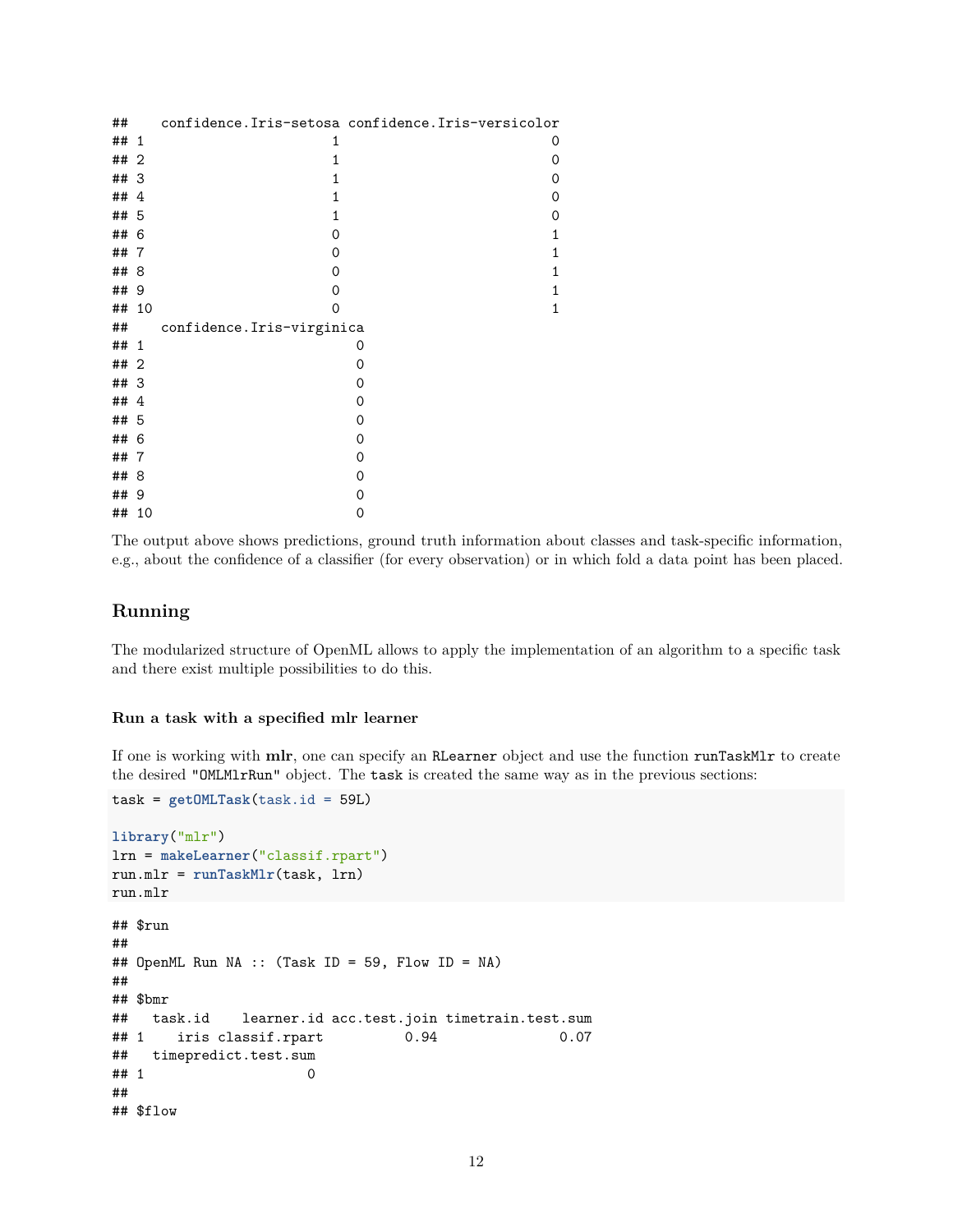```
##
## Flow "mlr.classif.rpart" :: (Version = NA, Flow ID = NA)
## External Version : R_3.3.2-v2.2b256c3
## Dependencies : R_3.3.2, OpenML_1.0, mlr_2.10, rpart_4.1.10
## Number of Flow Parameters: 13
## Number of Flow Components: 0
##
## attr(,"class")
## [1] "OMLMlrRun"
```
Note that locally created runs don't have a run ID or flow ID yet. These are assigned by the OpenML server after uploading the run.

#### **Run a task without using mlr**

If you are not using mlr, you will have to invest some more time and effort to get things done since this is not supported yet. So, unless you have good reasons to do otherwise, we strongly encourage to use mlr. If the algorithm you want to use is not integrated in mlr yet, you can integrate it yourself (see the [tutorial\)](http://mlr-org.github.io/mlr-tutorial/devel/html/create_learner/index.html) or open an [issue on mlr GitHub repository](https://github.com/mlr-org/mlr/issues) and hope someone else will do it for you.

## <span id="page-12-0"></span>**Uploading**

The following section gives an overview on how one can contribute building blocks (i.e. data sets, flows and runs) to the OpenML server.

#### **Upload a data set**

A data set contains information that can be stored on OpenML and used by OpenML tasks and runs. In this example, a very simple data set is taken from R, converted to an OpenML data set and afterwards uploaded to the server. The corresponding workflow of uploading a data set consists of the following three steps:

- 1. makeOMLDataSetDescription: create the description object of an OpenML data set
- 2. makeOMLDataSet: convert the data set into an OpenML data set
- 3. uploadOMLDataSet: upload the data set to the server

```
## This is simple data set, which is generally already available in R.
## Please DO NOT upload it to the server!
data("airquality")
dsc = "Daily air quality measurements in New York, May to September 1973.
 This data is taken from R."
cit = "Chambers, J. M., Cleveland, W. S., Kleiner, B. and Tukey, P. A. (1983)
  Graphical Methods for Data Analysis. Belmont, CA: Wadsworth."
## (1) Create the description object
desc = makeOMLDataSetDescription(name = "airquality",
  description = dsc,
  creator = "New York State Department of Conservation (ozone data) and the National
   Weather Service (meteorological data)",
  collection.date = "May 1, 1973 to September 30, 1973",
  language = "English",
  licence = "GPL-2",url = "https://stat.ethz.ch/R-manual/R-devel/library/datasets/html/00Index.html",
  default.target.attribute = "Ozone",
```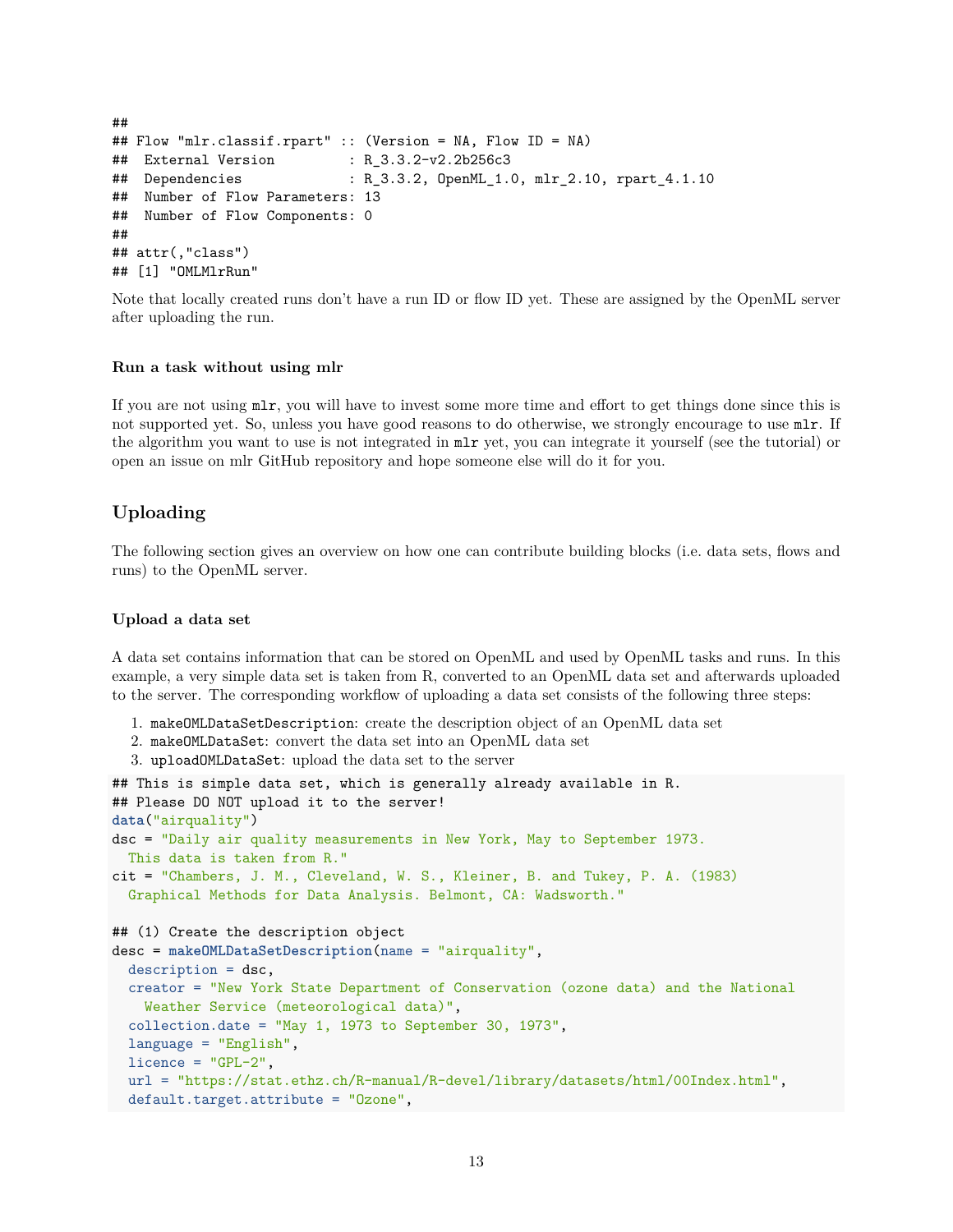```
citation = cit,
  tags = "R")## (2) Create the OpenML data set
air.data = makeOMLDataSet(desc = desc,
  data = airquality,
  colnames.old = colnames(airquality),
  colnames.new = colnames(airquality),
  target.features = "Ozone")
## (3) Upload the OpenML data set to the server
dataset.id = uploadOMLDataSet(air.data)
dataset.id
```
Alternatively you can enter data directly on the [OpenML website.](http://www.openml.org/new/data)

#### **Upload a flow**

A [flow](#page-6-0) is an implementation of a single algorithm or a script. Each mlr [learner](http://mlr-org.github.io/mlr-tutorial/release/html/integrated_learners/) can be considered an implementation of a flow, which can be uploaded to the server with the function uploadOMLFlow. If the flow has already been uploaded to the server (either by you or someone else), one receives a message that the flow already exists and the flow.id is returned from the function. Otherwise, the flow will be uploaded, receive its own flow.id and return that ID.

```
library("mlr")
lrn = makeLearner("classif.randomForest")
flow.id = uploadOMLFlow(lrn)
flow.id
```
#### **Upload a run**

In addition to uploading data sets or flows, one can also upload runs (which a priori have to be created, e.g., using  $mlr$ :

```
## choose 2 flows (i.e., mlr-learners)
learners = list(
  makeLearner("classif.kknn"),
  makeLearner("classif.randomForest")
\lambda## pick 3 random tasks
task.ids = c(57, 59, 2382)
for (lrn in learners) {
  for (id in task.ids) {
    task = getOMLTask(id)
    res = runTaskMlr(task, lrn)$run
    run.id = uploadOMLRun(res) # upload results
  }
}
```
Before your run will be uploaded to the server, uploadOMLRun checks whether the flow that created this run is already available on the server. If the flow does not exist on the server, it will (automatically) be uploaded as well.